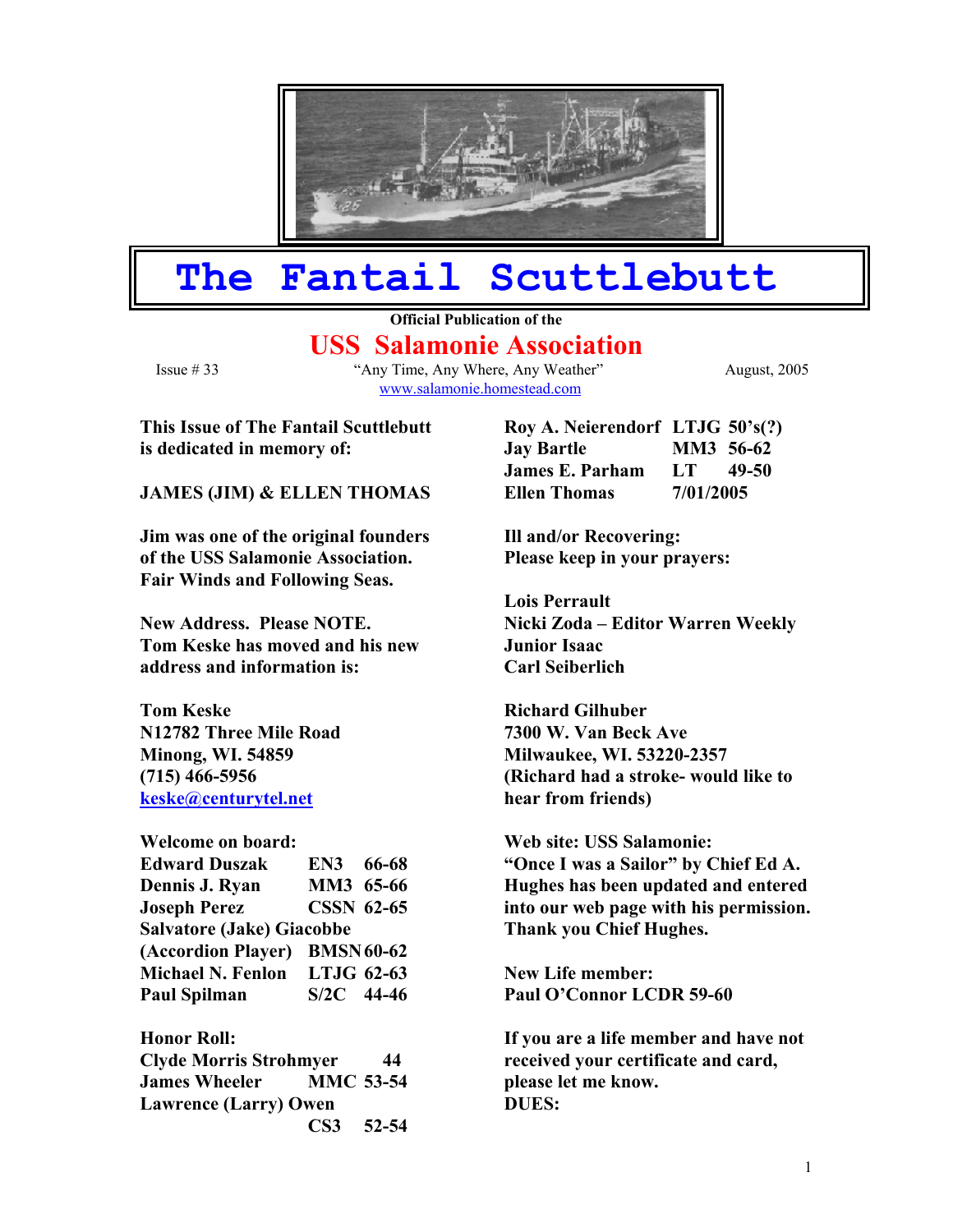**Dues are now past due and they are \$20.00 a year.** 

**Dues period is from Jan 1 to Dec. 31 each year.** 

**Please send "ALL" dues to Tom Keske.** 

**Donation for Care Packages:** 

**Harry Gill Herb MacIntyre Eile Boucher Thomas Graham USS Salamonie Association David Ditz (Capt/USA one of the troops who received care packages**  from us and now want's to help back) Reunion Cruise:

**Note:** 

**If you are donating money for a cause, please specify what it is for, postage, Salamonie Museum, or postage Iraq.** 

### **Red Hats:**

**Lilly Nutter has sent 119 packages so far to the troops in Iraq. This has only been successful do to the generous donations for postage.** A great big thank you goes out to

**Thank you goes out to all the ladies for their fine work to this great cause.** 

Personal note: Lilly's son is in grave New Item, New Item, New Item. **danger with his third heart attack and Lilly has left for Kansas City to be at his side. Please include him in your prayers.** 

**Moved, no forwarding address. The cost's are \$47.95 each. If you know where he is, please let us know. Richard Norwalk <http://www.chiefsquarters.com/> News Letter: Click on watch and clocks to see the** 

**Everyone that has an e-mail address gets their news letter that way. If you do not want e-mail, but a hard copy then let me know and I will put you on that list.** 

**The LaQuinta Inn, in Warren Indiana has been sold and is now a Comfort Inn.** 

**Ryan and Kristen Patel are now the owners and have assured us that things will stay the same for us as in the past. They have renamed the conference room to the USS Salamonie Conference Room.** 

**The reunion cruise was a huge success with the Salamonie group having more fun than what people were allowed to have. Good food, accommodations, friends, good weather, what more could you ask for?** 

**There were 39 of us and everyone wants another cruise down the line.** 

**Herb and Doris MacIntyre for the work they had done to make this cruise such a success.** 

**USS Salamonie men's and women's wrist watches. You can order the watch's direct from the manufacturer. Please go to the following website to view the watches. Salamonie watch.**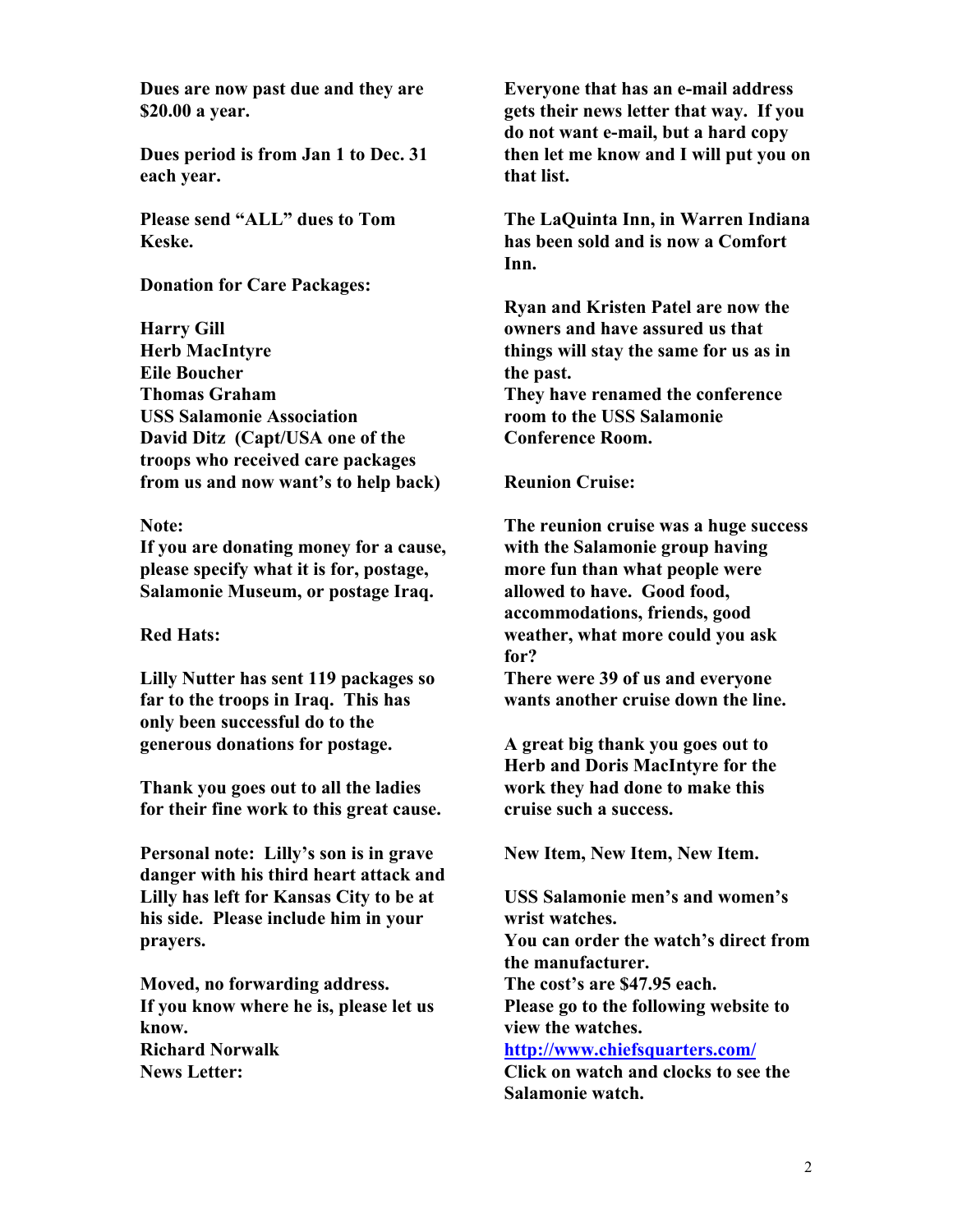**The site and address is: The Chief's Quarters Bud Bessey HTC USN-RET 1201 N. Old Pacific HWY Myrtle Creek, OR. 97457 (541) 863-3144 You order the watch thru him and "NOT" thru the Salamonie Association.** 

**They are going to donate a portion of the sales back to us for the troops care package program.** 

#### **Micro Film:**

**I was able to purchase from the government archives 14 reels of microfilm of the Salamonie from the 40's to 1968.** 

**I will try to retrieve all the roster info that I can. This is going to take a while and I will keep you apprised on what I find.** 

**The USS Salamonie room in the museum is on the move. The room is going to be moved from the second floor to the main floor and directly across from the Salamonie Valley Museum.** 

**This move and all artifacts will be completed by the next Fourth of July ceremony.** 

**We will at that time have an official dedication ceremony and something special from the city, but they won't tell us at this time what it will be. There are also more artifacts in** 

**BELL.** 

**The bell of the USS Salamonie AO-26 has been "FOUND" and is now in the museum at Warren, Indiana.** 

**It was located by Lt. Richard Wirin in an Orthodox Church in Randolph, New Jersey.** 

**Richard found the bell thru a rumor that the bell was in New Jersey and by finding the right department of the Navy in Washington D.C. and thru their records showing when and where the bell went.** 

**After going to the church and verifying that the bell was there only to find out that they had given the bell to a sister church. They had a picture of the USS Salamonie and documents that was with the bell.** 

**Richard then went to that church and found the bell and with the priests blessing, said that we could have the Knight-Bergman Civic Center: bell if we could find a replacement.** 

> **We purchased a bell for the church and our bell was loaded into the trunk of Richard's car.**

**Richard and his son then headed with a 400 pound bell to Warren, where it was unloaded by the city street department and placed on a cart and wheeled into the museum.** 

**A permanent frame is going to be made and will be dedicated to the museum next July 4, 2006.** 

**storage in Washington DC and as soon as the necessary paper work is completed along with the ownership of the bell, we will be able to retrieve everything in storage.**